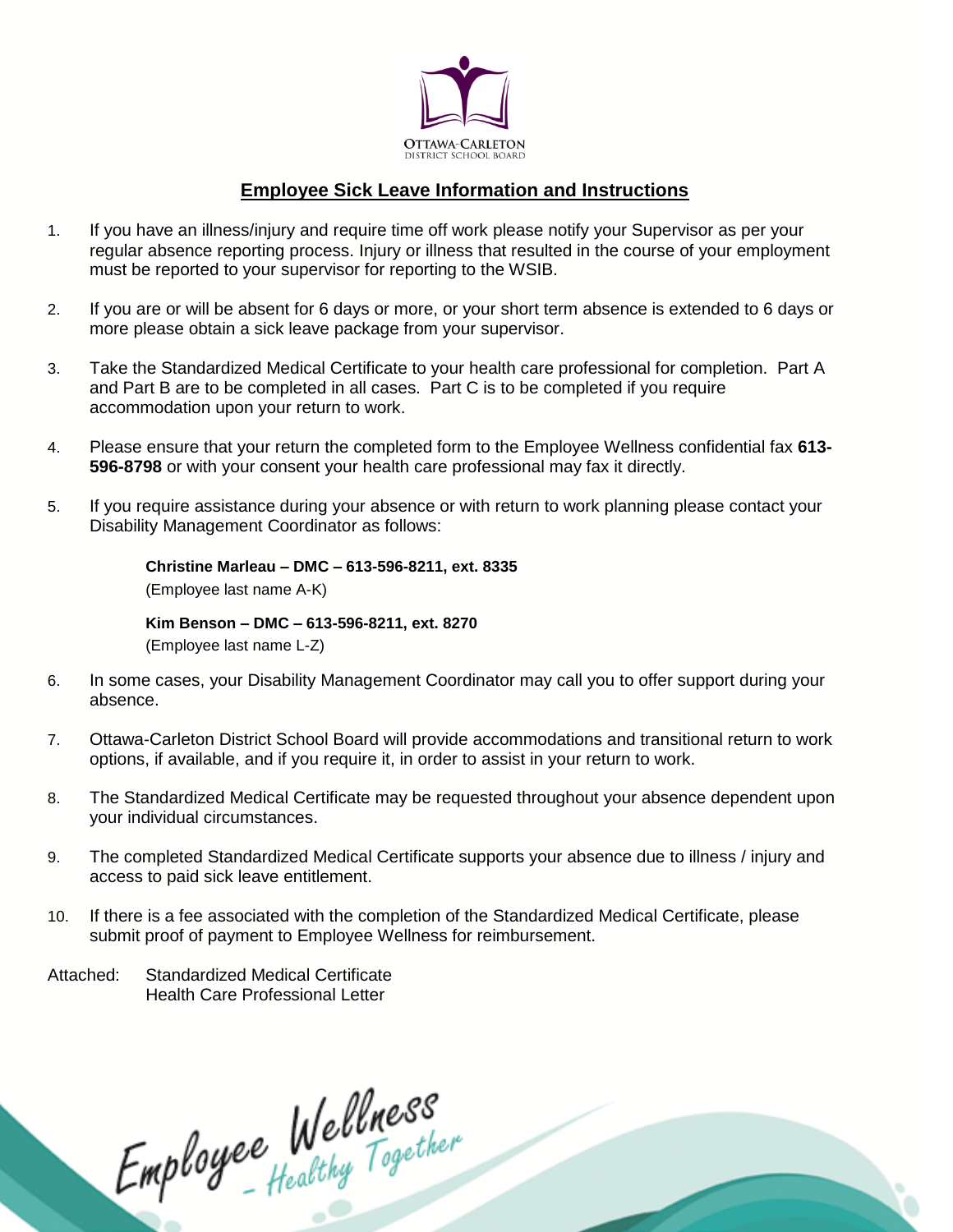

Dear Health Care Professional:

The Ottawa-Carleton District School Board (OCDSB) is committed to assisting employees in their recovery and providing safe return to work. The OCDSB will provide transitional modified duties and/or modified hours of work, if required.

Employees must provide sufficient objective medical documentation to support their absence, to qualify for benefits, and to assist in the development of a return to work plan appropriate to the employee's abilities and limitations.

Attached is the OCDSB standardized medical form. Part B of the form is to be completed for all employees. Please complete only the applicable sections of Part C for employees requiring workplace accommodations on their return to work. Please fax the completed Standardized Medical Certificate to **613-596-8798**.

A Disability Management Coordinator from the OCDSB will work with your patient to support and help your patient during his/her recovery and return to work.

Confidentiality of medical information will be respected at all times. The employee's functional capabilities and / or restrictions will be shared with appropriate staff within the OCDSB.

We thank you in advance for your assistance and invite you to contact us at 613-596-8250 with any questions.

Sincerely,

Employee Wellness & Disability Management Division, Ottawa-Carleton District School Board 613-596-8250

Attached: OCDSB Standardized Medical Certificate

Employee Wellness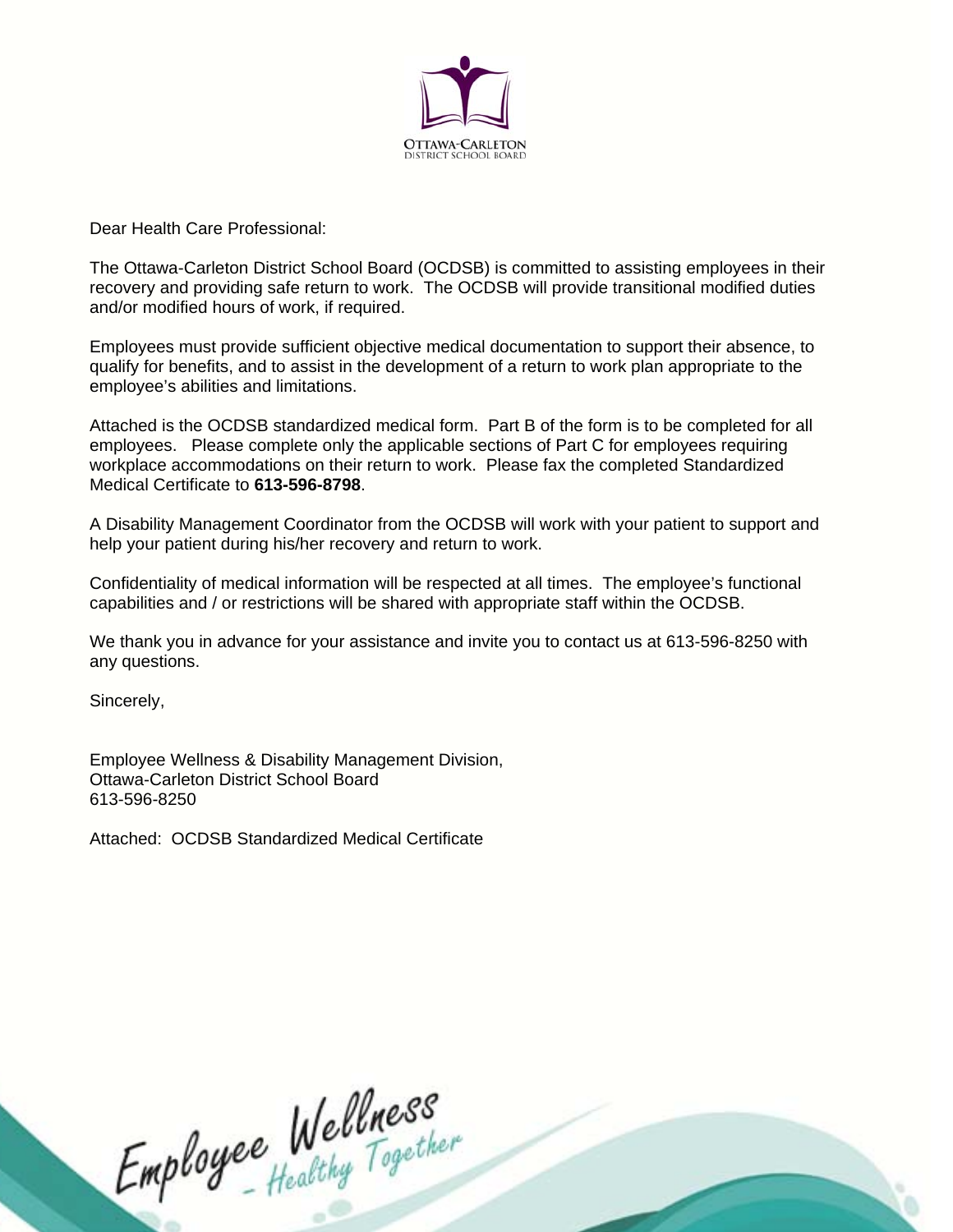

February 2012 revision

|    | Part A - To Be Completed by Employee                                                                                                                                                                                                                                                                                                         |                      |      |  |
|----|----------------------------------------------------------------------------------------------------------------------------------------------------------------------------------------------------------------------------------------------------------------------------------------------------------------------------------------------|----------------------|------|--|
|    |                                                                                                                                                                                                                                                                                                                                              |                      |      |  |
|    |                                                                                                                                                                                                                                                                                                                                              |                      |      |  |
|    | I will be / have been absent from work since (date) ____________. I hereby consent to the completion and submission of the<br>appropriate sections of this form by my regulated health care professional for submission in confidence to the Employee Wellness &<br>Disability Management Division at Ottawa-Carleton District School Board. |                      |      |  |
|    | Employee's Signature                                                                                                                                                                                                                                                                                                                         |                      | Date |  |
|    | Part B - To Be Completed by Employee's Regulated Treating Healthcare Practitioner                                                                                                                                                                                                                                                            |                      |      |  |
| 1. | This employee sought medical attention for this illness on _____________________(date)                                                                                                                                                                                                                                                       |                      |      |  |
| 2. | This Employee is Fit to return to regular duties $\Box$ Date of return to work                                                                                                                                                                                                                                                               |                      |      |  |
| 3. | This employee is TOTALLY DISABLED $\Box$                                                                                                                                                                                                                                                                                                     |                      |      |  |
|    | Have you discussed the possibility of a modified return to work plan with the employee? Yes $\Box$ No $\Box$                                                                                                                                                                                                                                 |                      |      |  |
|    |                                                                                                                                                                                                                                                                                                                                              |                      |      |  |
|    |                                                                                                                                                                                                                                                                                                                                              |                      |      |  |
| 4. | Is this employee receiving ongoing treatment? :<br>If yes, please complete the following:                                                                                                                                                                                                                                                    | $Yes \Box$ No $\Box$ |      |  |
|    |                                                                                                                                                                                                                                                                                                                                              |                      |      |  |
|    | ii) Restrictions and/or limitations (COMPLETE SECTION C WHERE APPLICABLE ONLY)                                                                                                                                                                                                                                                               |                      |      |  |
|    | iii) Expected duration of restrictions and/or limitations:                                                                                                                                                                                                                                                                                   |                      |      |  |
| 5. | This employee is fit to return to work or remain at work with accommodations $\Box$<br><b>COMPLETE SECTION C ON PAGE 2 WHERE APPLICABLE</b>                                                                                                                                                                                                  |                      |      |  |
|    |                                                                                                                                                                                                                                                                                                                                              |                      |      |  |
|    | 6. Comments and signature section:<br>Provide additional comments and/or information that should be considered in order to assist in a safe and healthy return to work for your patient.                                                                                                                                                     |                      |      |  |

| <b>Healthcare Practitioner's Signature:</b>                                                                                                                                                                                                                          | Date: (MM/DD/YY) |  |  |  |  |  |  |
|----------------------------------------------------------------------------------------------------------------------------------------------------------------------------------------------------------------------------------------------------------------------|------------------|--|--|--|--|--|--|
|                                                                                                                                                                                                                                                                      |                  |  |  |  |  |  |  |
| Healthcare Practitioner's Name: (Please Print)                                                                                                                                                                                                                       | Telephone:       |  |  |  |  |  |  |
|                                                                                                                                                                                                                                                                      |                  |  |  |  |  |  |  |
| Please complete and return this form to the Employee Wellness & Disability Management Officer, Employee Wellness & Disability<br>Management Division at the Ottawa-Carleton District School Board within 3 days. Confidential Fax number is 613-596-8798. Thank You. |                  |  |  |  |  |  |  |

\_\_\_\_\_\_\_\_\_\_\_\_\_\_\_\_\_\_\_\_\_\_\_\_\_\_\_\_\_\_\_\_\_\_\_\_\_\_\_\_\_\_\_\_\_\_\_\_\_\_\_\_\_\_\_\_\_\_\_\_\_\_\_\_\_\_\_\_\_\_\_\_\_\_\_\_\_\_\_\_\_

\_\_Management Division at the Ottawa-Carleton District School Board within 3 days. \_\_Confidential Fax number is **613-596-8798**. \_Thank You. \_\_|<br>Freedom of Information Disclaimer:<br>Authority: The above information is colle

Users:

Users of this information will be limited to the Employee Wellness & Disability Management Division of the Human Resources Department. The information will be used to assist the employee with a successful re-entry program and rehabilitation back into the workplace.